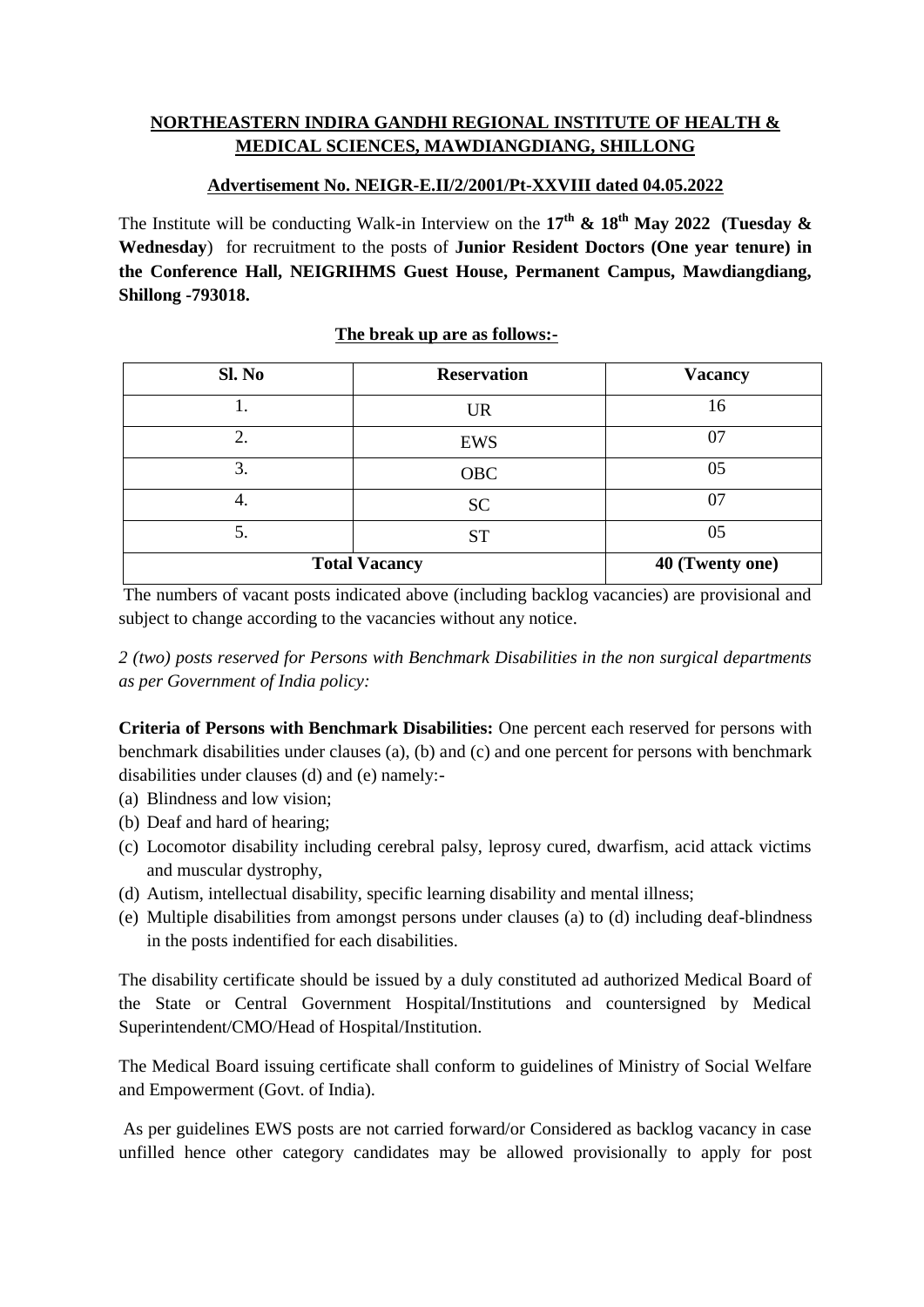subjected to condition that they will be considered for the post as an UR Candidate only if EWS category seat is otherwise not filled.

## **Educational qualification for the posts of Junior Resident Doctors**:

- i. Medical qualification included in the Schedule I & II of the  $3<sup>rd</sup>$  Schedule of the Indian Medical Council Act 1956 (persons possessing qualifications included in the part – II of the 3<sup>rd</sup> schedule should also fulfill the conditions specified in section 13 (B) of the Act).
- ii. Satisfactory completion of the compulsory internship.

iii.Candidate must be registered with the Central/State Medical Council.

**Scale of Pay**: Level 10 of pay Matrix - Rs.56, 100/- plus NPA and other allowances as admissible under rules.

## **Age limit** – 30 years

**Eligible candidates who wish to appear for in-person interview are requested to present themselves for registration between 09:30 a.m to 10:30 a.m on 17 th & 18 th May 2022 (Tuesday & Wednesday) in the Conference Hall, NEIGRIHMS Guest House, Permanent Campus, Mawdiangdiang, Shillong. They will have to fill in their particulars in the prescribed application format and enclosed self attested relevant documents as follows:-**

- i. Two recent passport size photo
- ii. Certificate of Date of Birth  $(10<sup>th</sup>$  certificate)
- iii. Certificate of EWS/SC/ST/OBC (Non-Creamy Layer) certificate from the competent authority if applicable.
- iv. MBBS passed Certificate
- v. MBBS Marksheets
- vi. MBBS Attempt certificate
- vii. MBBS Internship Completion Certificate
- viii. Medical Registration Certificate for MBBS
- ix. NOC from the present employer (if employed)
- x. MCI Eligibility certificate for candidate(s) passing from foreign medical Institution.
- xi. Result of Screening test for Indian national with foreign Medical qualification issued by the National Board of Examinations.

### **General Information:**

- 1. Reservation for the above posts and age relaxation will be provided as per Govt. of India Norms. Age is relaxable upto 5 (five) years for SC/ST and 3(three) years for OBC (Non-creamy layer) candidates in respect of vacancies reserved for them. Age relaxation for physically handicapped candidates will be provided as per Govt. of India Norms.
- 2. Reservation for Economically Weaker Sections (EWSs) shall be applicable as per Govt. of India policy Office Memorandum No. 36039/1/2019-(Estt (Res) dated  $19<sup>th</sup>$  January, 2019 and 31<sup>st</sup> January, 2019.

*EWSs Candidates will have to attach certificate issued by the competent authority in the form prescribed as per Annexure I*